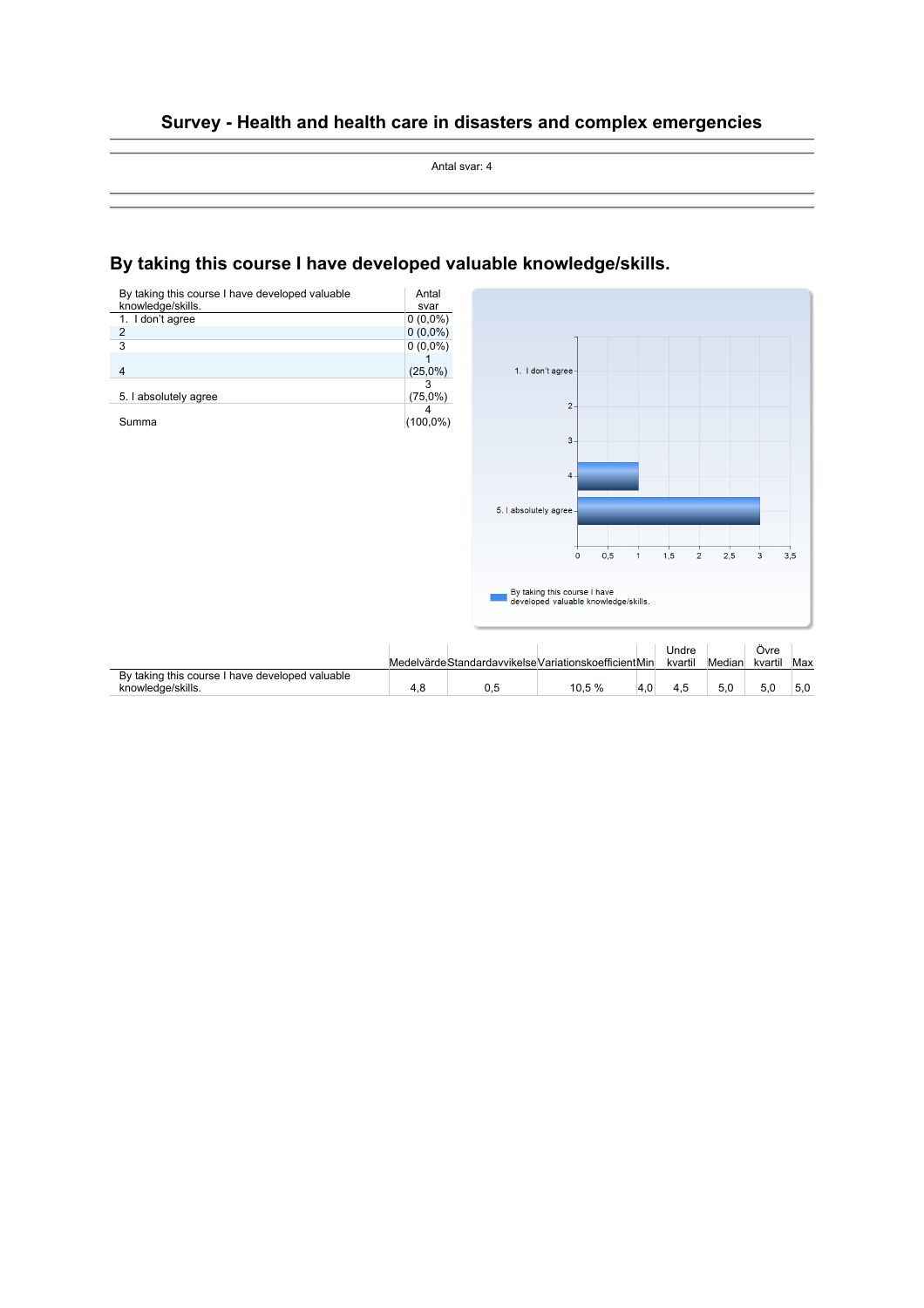# **I have achieved all the course's learning objectives**



# **There was a common thread throughout the course – from learning objectives to examination.**

| There was a common thread throughout the course - | Antal       |
|---------------------------------------------------|-------------|
| from learning objectives to examination.          | svar        |
| 1. I don't agree                                  | $0(0,0\%)$  |
| 2                                                 | $0(0,0\%)$  |
| 3                                                 | $0(0,0\%)$  |
|                                                   |             |
|                                                   | $(25,0\%)$  |
|                                                   |             |
| 5. I absolutely agree                             | $(75,0\%)$  |
|                                                   |             |
| Summa                                             | $(100,0\%)$ |



|                                                        |  |                                                                                   | Undre |     | Ovre |     |
|--------------------------------------------------------|--|-----------------------------------------------------------------------------------|-------|-----|------|-----|
|                                                        |  | Medelvärde Standardavvikelse Variationskoefficient Min kvartil Median kvartil Max |       |     |      |     |
| There was a common thread throughout the course – from |  |                                                                                   |       |     |      |     |
| learning objectives to examination.                    |  | 10.5 %                                                                            | 4.5   | 5.0 | 5.0  | 5.0 |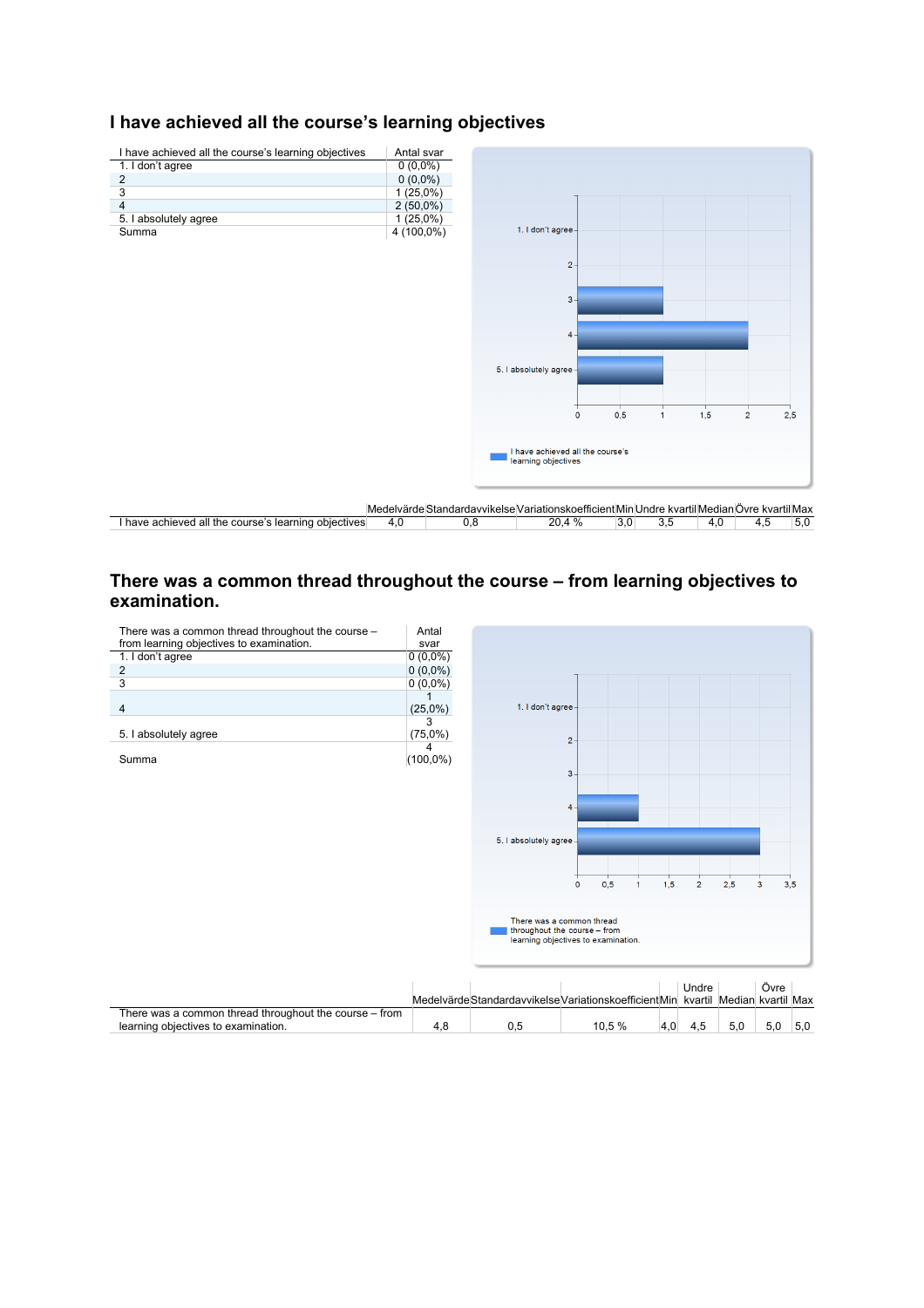### **The course has stimulated me to a scientific approach (such as analytical and critical thinking, independent search and evaluation of information).**

| The course has stimulated me to a scientific approach  |            |
|--------------------------------------------------------|------------|
| (such as analytical and critical thinking, independent | Antal      |
| search and evaluation of information).                 | svar       |
| 1. I don't agree                                       | $0(0,0\%)$ |
|                                                        |            |
| 2                                                      | $(25,0\%)$ |
| 3                                                      | $0(0,0\%)$ |
|                                                        | $0(0,0\%)$ |
|                                                        |            |
| 5. I absolutely agree                                  | (75,0%)    |
|                                                        |            |
| Summa                                                  |            |



|                                                                |  |                                                                                   | Undre |     | Ovre |     |
|----------------------------------------------------------------|--|-----------------------------------------------------------------------------------|-------|-----|------|-----|
|                                                                |  | Medelvärde Standardavvikelse Variationskoefficient Min kvartil Median kvartil Max |       |     |      |     |
| The course has stimulated me to a scientific approach (such as |  |                                                                                   |       |     |      |     |
| analytical and critical thinking, independent search and       |  |                                                                                   |       |     |      |     |
| evaluation of information).                                    |  | 35.3 %                                                                            | 3.5   | 5.0 | 5.0  | 5.0 |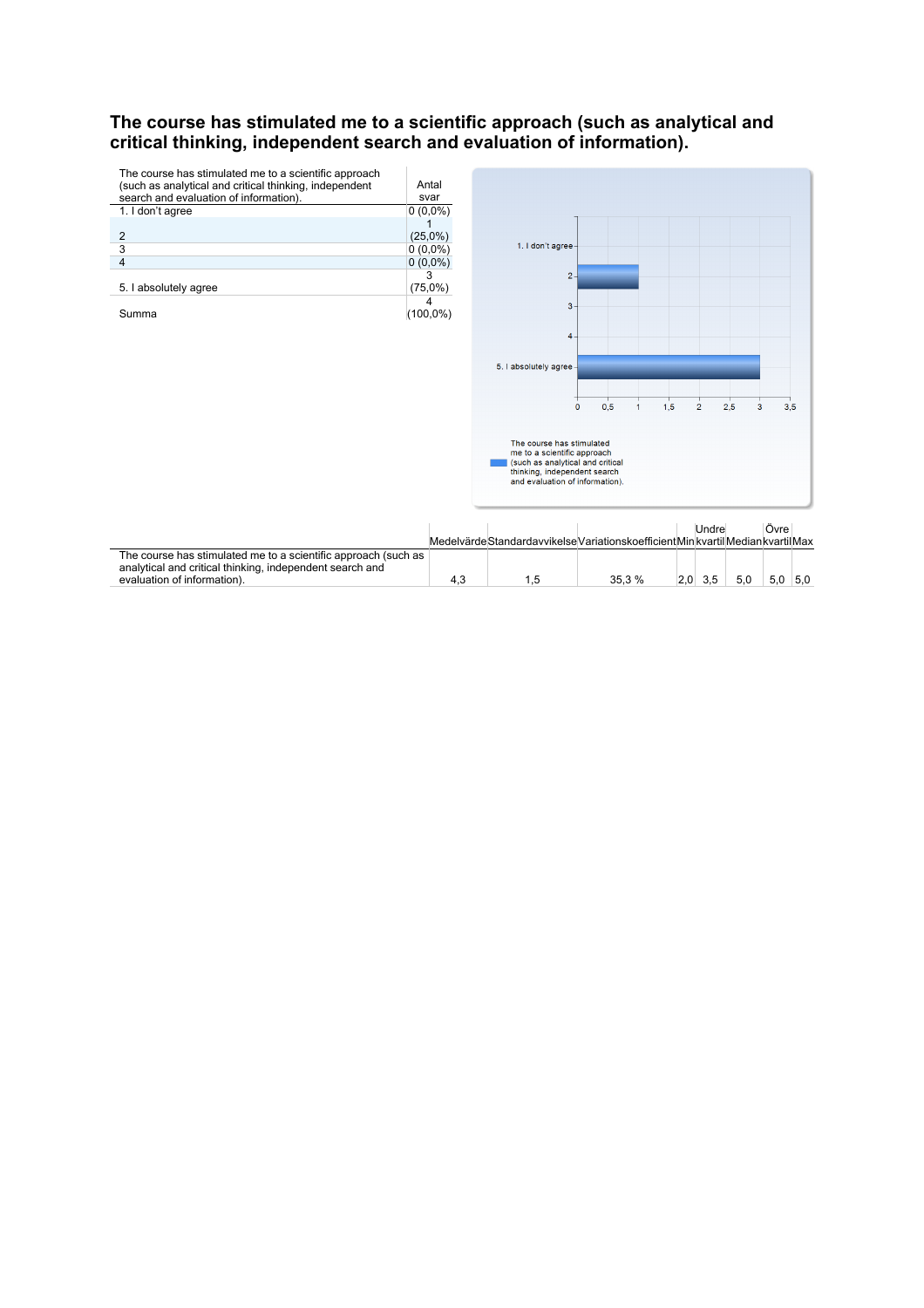# **The teachers have been accommodating ideas and views on form and content**  during the course.



# **How likely are you to recommend the course to colleagues with similar professional roles?**

| How likely are you to recommend the course to | Antal       |
|-----------------------------------------------|-------------|
| colleagues with similar professional roles?   | svar        |
| 1. Not likely                                 | $0(0,0\%)$  |
| 2                                             | $0(0,0\%)$  |
| 3                                             | $0(0.0\%)$  |
|                                               |             |
|                                               | $(25,0\%)$  |
|                                               |             |
| 5. Very likely                                | $(75,0\%)$  |
|                                               |             |
| Summa                                         | $(100,0\%)$ |

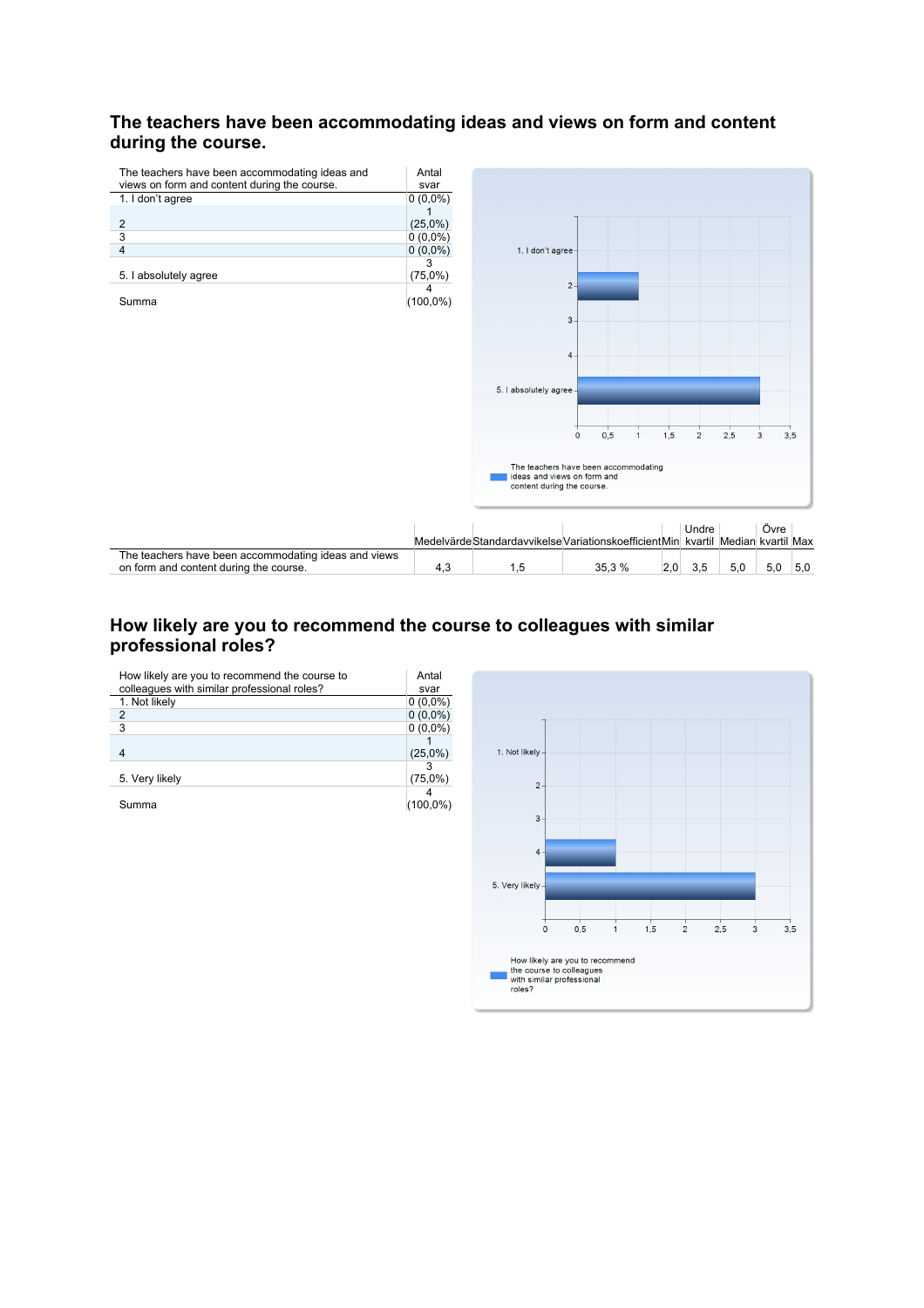|                                                          |     | Medelvärde Standardavvikelse Variationskoefficient Min kvartil Median kvartil Max |     | Jndre |     | Ovre |  |
|----------------------------------------------------------|-----|-----------------------------------------------------------------------------------|-----|-------|-----|------|--|
|                                                          |     |                                                                                   |     |       |     |      |  |
| How likely are you to recommend the course to colleagues |     |                                                                                   |     |       |     |      |  |
| with similar professional roles?                         | 4.8 | 10.5 %                                                                            | 4.0 | 4.5   | 5.0 |      |  |

# **How did the practical arrangements, such as facilities, food, materials and information work?**

| food, materials and information work?<br>svar<br>1. Very poorly<br>$0(0,0\%)$<br>$0(0,0\%)$<br>$\overline{c}$<br>3<br>$0(0,0\%)$<br>3<br>1. Very poorly<br>(75,0%)<br>$\overline{4}$<br>(25,0%)<br>5. Very well<br>$\overline{2}$<br>4<br>$(100,0\%)$<br>Summa<br>3<br>$\overline{4}$<br>5. Very well-<br>0,5<br>1,5<br>$\overline{2}$<br>2,5<br>$\overline{3}$<br>$\mathbf 0$<br>$\mathbf{1}$<br>How did the practical arrangements,<br>such as facilities, food,<br>materials and information<br>work? |            |
|----------------------------------------------------------------------------------------------------------------------------------------------------------------------------------------------------------------------------------------------------------------------------------------------------------------------------------------------------------------------------------------------------------------------------------------------------------------------------------------------------------|------------|
|                                                                                                                                                                                                                                                                                                                                                                                                                                                                                                          |            |
|                                                                                                                                                                                                                                                                                                                                                                                                                                                                                                          |            |
|                                                                                                                                                                                                                                                                                                                                                                                                                                                                                                          |            |
|                                                                                                                                                                                                                                                                                                                                                                                                                                                                                                          |            |
|                                                                                                                                                                                                                                                                                                                                                                                                                                                                                                          |            |
|                                                                                                                                                                                                                                                                                                                                                                                                                                                                                                          |            |
|                                                                                                                                                                                                                                                                                                                                                                                                                                                                                                          |            |
|                                                                                                                                                                                                                                                                                                                                                                                                                                                                                                          |            |
|                                                                                                                                                                                                                                                                                                                                                                                                                                                                                                          |            |
|                                                                                                                                                                                                                                                                                                                                                                                                                                                                                                          |            |
|                                                                                                                                                                                                                                                                                                                                                                                                                                                                                                          |            |
|                                                                                                                                                                                                                                                                                                                                                                                                                                                                                                          |            |
|                                                                                                                                                                                                                                                                                                                                                                                                                                                                                                          |            |
|                                                                                                                                                                                                                                                                                                                                                                                                                                                                                                          |            |
|                                                                                                                                                                                                                                                                                                                                                                                                                                                                                                          |            |
|                                                                                                                                                                                                                                                                                                                                                                                                                                                                                                          |            |
|                                                                                                                                                                                                                                                                                                                                                                                                                                                                                                          |            |
|                                                                                                                                                                                                                                                                                                                                                                                                                                                                                                          |            |
|                                                                                                                                                                                                                                                                                                                                                                                                                                                                                                          | 3,5        |
|                                                                                                                                                                                                                                                                                                                                                                                                                                                                                                          |            |
|                                                                                                                                                                                                                                                                                                                                                                                                                                                                                                          |            |
|                                                                                                                                                                                                                                                                                                                                                                                                                                                                                                          |            |
|                                                                                                                                                                                                                                                                                                                                                                                                                                                                                                          |            |
|                                                                                                                                                                                                                                                                                                                                                                                                                                                                                                          |            |
| Undre                                                                                                                                                                                                                                                                                                                                                                                                                                                                                                    |            |
| Medelvärde Standardavvikelse Variationskoefficient Min kvartil Median kvartil Max                                                                                                                                                                                                                                                                                                                                                                                                                        | Övre       |
| How did the practical arrangements, such as facilities, food,                                                                                                                                                                                                                                                                                                                                                                                                                                            |            |
| materials and information work?<br>4,3<br>0,5<br>11,8 %<br>4,0<br>4,0<br>4,0                                                                                                                                                                                                                                                                                                                                                                                                                             | 4,5<br>5,0 |

Comment

Due to the circumstances that we had our course in the middle of the Covid-19 pandemic it worked well. The team around the arrangemant of our course did an excellent job to complete the course despite everything.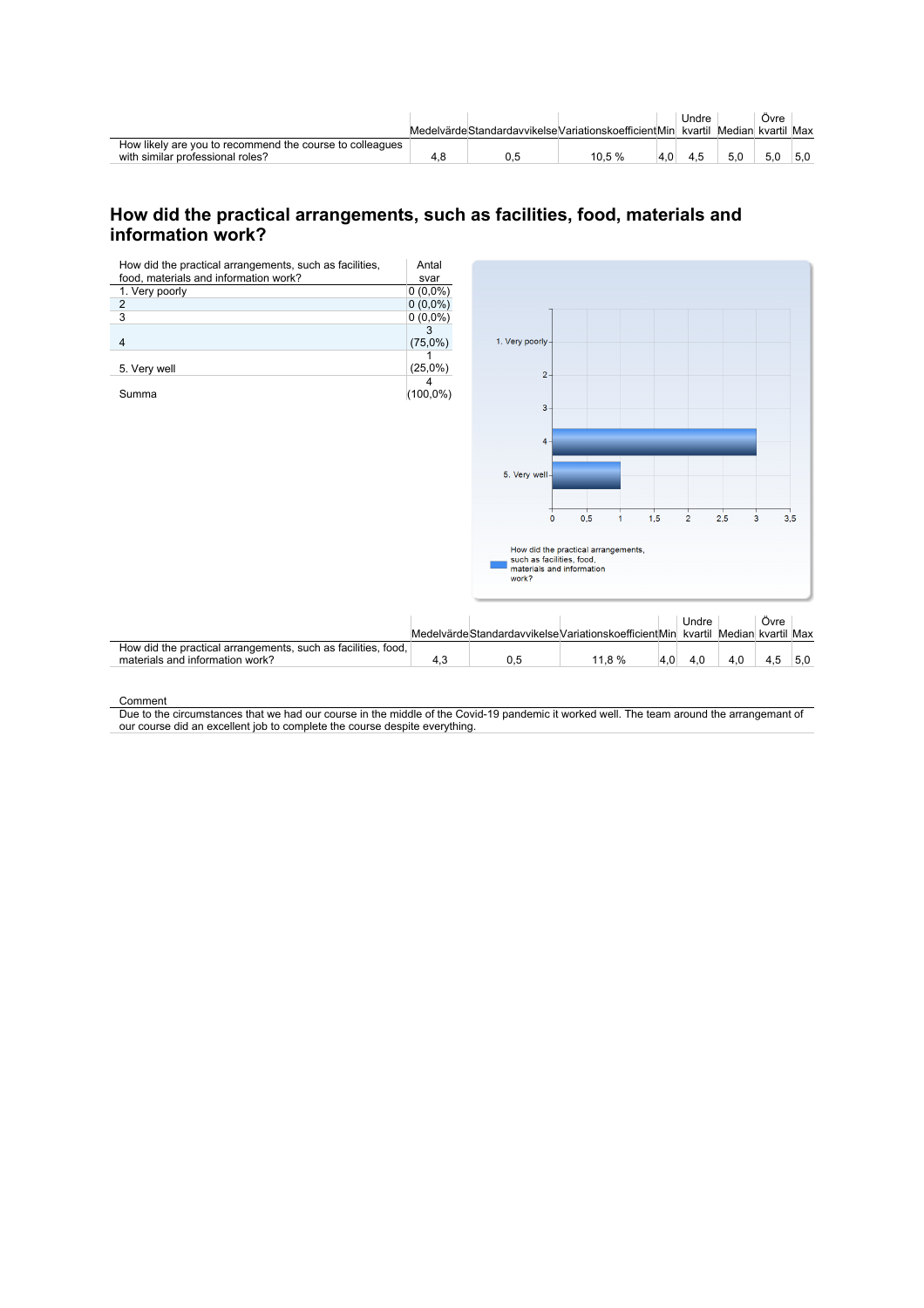

# **How would you grade the online part of the education (Canvas and Zoom-lecture)**

Comment

Canvas could be more logistic.

Sometimes I had trouble login on to Zoom and if we were split into "Breakout Rooms" I sometimes had trouble joining my assignated group. Not always though.

# **Will you be able to make use of your new skills in your workplace?**

| Will you be able to make use of your new skills in your | Antal       |
|---------------------------------------------------------|-------------|
| workplace?                                              | svar        |
| 1. Very little                                          | $0(0.0\%)$  |
| 2                                                       | $0(0,0\%)$  |
| 3                                                       | $0(0,0\%)$  |
|                                                         |             |
| 4                                                       | $(25,0\%)$  |
|                                                         |             |
| 5. Very much                                            | $(75,0\%)$  |
|                                                         |             |
| Summa                                                   | $(100,0\%)$ |
|                                                         |             |

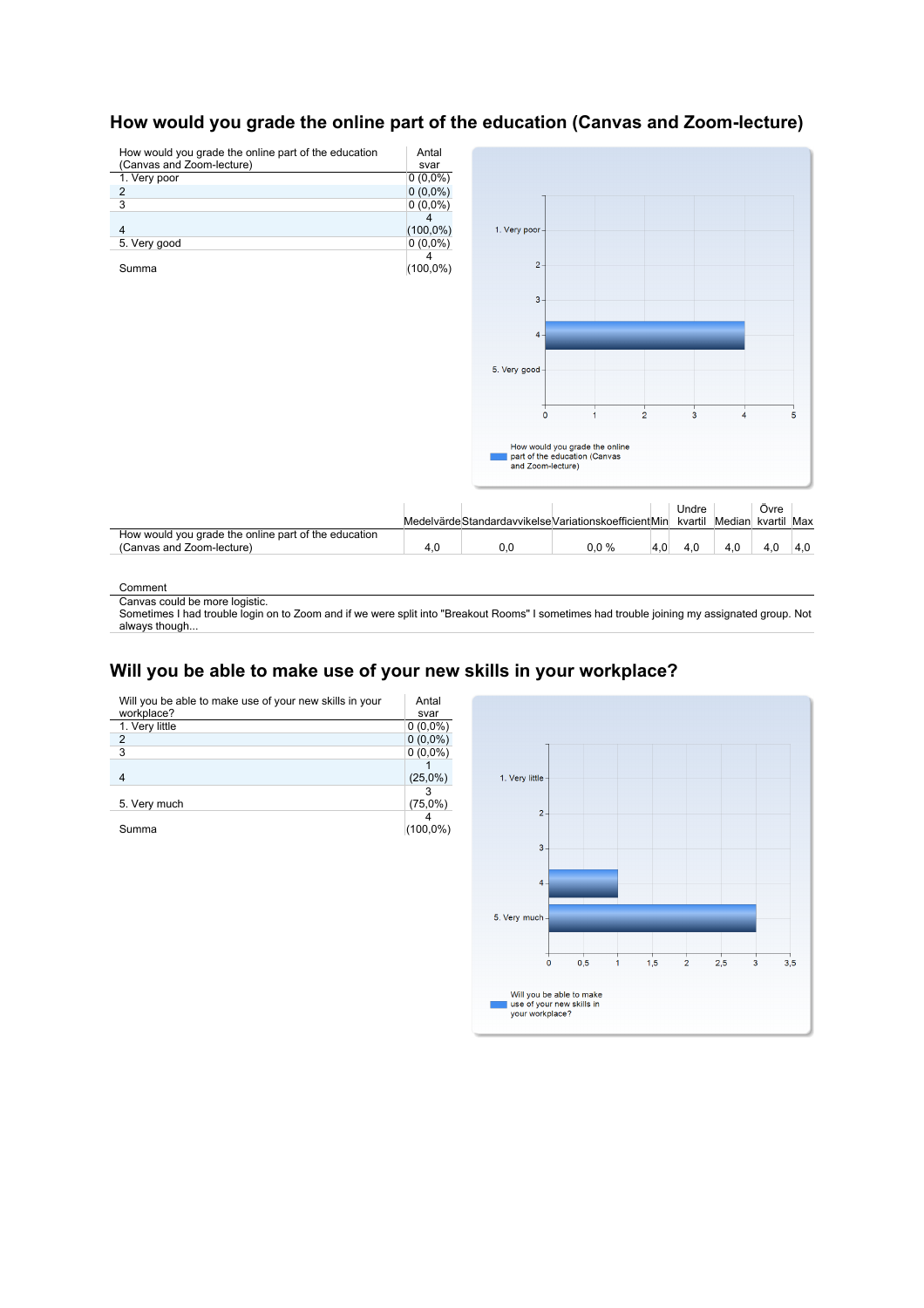|                                                                       |  | Medelvärde Standardavvikelse Variationskoefficient Min |     | Jndre<br>kvartil | Median | Ovre<br>kvartil | Max |
|-----------------------------------------------------------------------|--|--------------------------------------------------------|-----|------------------|--------|-----------------|-----|
| Will you be able to make use of your new skills in your<br>workplace? |  | 10.5%                                                  | 4.0 | 4.5              | 5.0    |                 | 5.0 |

# Much of the objectives covered by the course were new knowledge for me.

| Much of the objectives covered by the course were new<br>knowledge for me. | Antal<br>svar   |                                                       |                                                                    |                |                  |                |                 |     |
|----------------------------------------------------------------------------|-----------------|-------------------------------------------------------|--------------------------------------------------------------------|----------------|------------------|----------------|-----------------|-----|
| 1. I don't agree                                                           | $0(0,0\%)$      |                                                       |                                                                    |                |                  |                |                 |     |
| $\overline{2}$                                                             | $0(0,0\%)$      |                                                       |                                                                    |                |                  |                |                 |     |
| 3                                                                          | (25,0%)         |                                                       |                                                                    |                |                  |                |                 |     |
| 4                                                                          | 2<br>$(50,0\%)$ |                                                       | 1. I don't agree-                                                  |                |                  |                |                 |     |
| 5. I absolutely agree                                                      | (25,0%)<br>4    |                                                       | $\mathbf{2} \cdot$                                                 |                |                  |                |                 |     |
| Summa                                                                      | $(100,0\%)$     |                                                       | $3 -$                                                              |                |                  |                |                 |     |
|                                                                            |                 |                                                       | $4 -$                                                              |                |                  |                |                 |     |
|                                                                            |                 |                                                       |                                                                    |                |                  |                |                 |     |
|                                                                            |                 | 5. I absolutely agree-                                |                                                                    |                |                  |                |                 |     |
|                                                                            |                 |                                                       |                                                                    |                |                  |                |                 |     |
|                                                                            |                 |                                                       | 0,5<br>$\circ$                                                     | $\overline{1}$ | 1,5              | $\overline{2}$ |                 | 2,5 |
|                                                                            |                 | for me.                                               | Much of the objectives covered<br>by the course were new knowledge |                |                  |                |                 |     |
|                                                                            |                 | Medelvärde Standardavvikelse VariationskoefficientMin |                                                                    |                | Undre<br>kvartil | Median         | Övre<br>kvartil | Max |
| Much of the objectives covered by the course were new                      |                 |                                                       |                                                                    |                |                  |                |                 |     |
| knowledge for me.                                                          | 4,0             | 0,8                                                   | 20,4 %                                                             | 3,0            | 3,5              | 4,0            | 4,5             | 5,0 |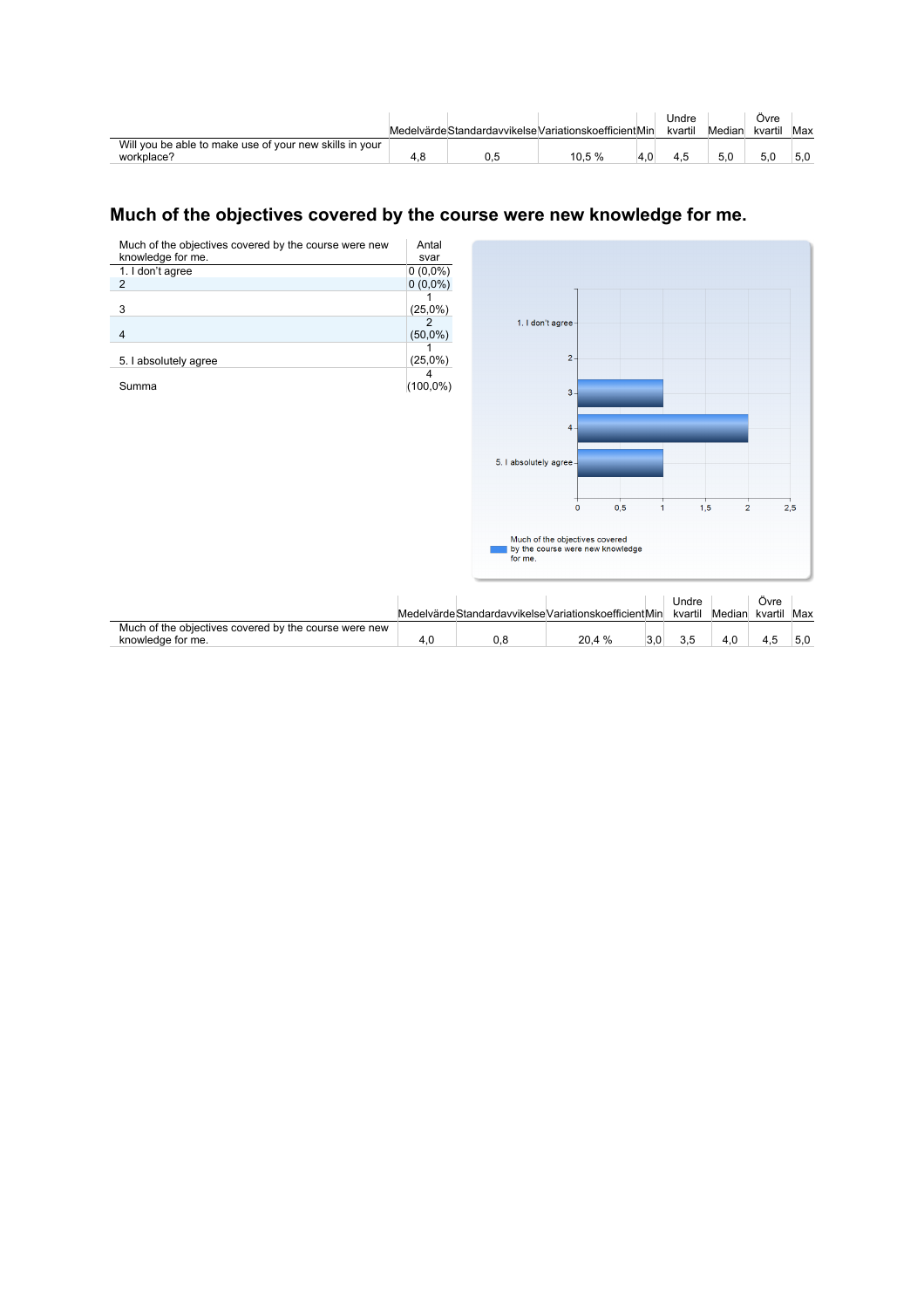### **What is your overall assessment of the course?**



#### Give examples of particularly rewarding elements/activities during the course.

Give examples of particularly rewarding elements/activities during the course. HR/management, stress in field, project-planning, concepts in field if humanitarian work in disasters. Most lectures and lecturers were excellent. Very relevant. I liked the way that we had a assignated country and worked with that country from diffenernt angles througout the course.

### Give examples of elements/activities that were not particularly rewarding

# **Assume that you were the course leader. What would you like to change/develop?**

Assume that you were the course leader. What would you like to change/develop? Written assignments were difficult to start with. Perhaps lectures on basic knowledge and vocabulary and concepts. How to calculate etc during first week (online or irl), then home studies to finish assignments 2 weeks, then back online/irl for lectures. I would put some of the first week lectures online, before/during the work of our first three assignments.Many of the lectures could be held online which would even out the possibility for more people that does not live in Stockholm to join the course - it's expensive to live in Stockholm if you don't have friends or family to stay with. 3-4 weeks on site is proparbly neccessary thoug to complete clinical days and to meet your future colleges. And it's nice to meet too.

# What would you like to say to the participants in the upcoming course?

What would you like to say to the participants in the upcoming course?

Take time off to focus entirely on the course.

Join! You'll learn heaps! But it's not a stroll in the park - avoid other commitments during the course weeks.